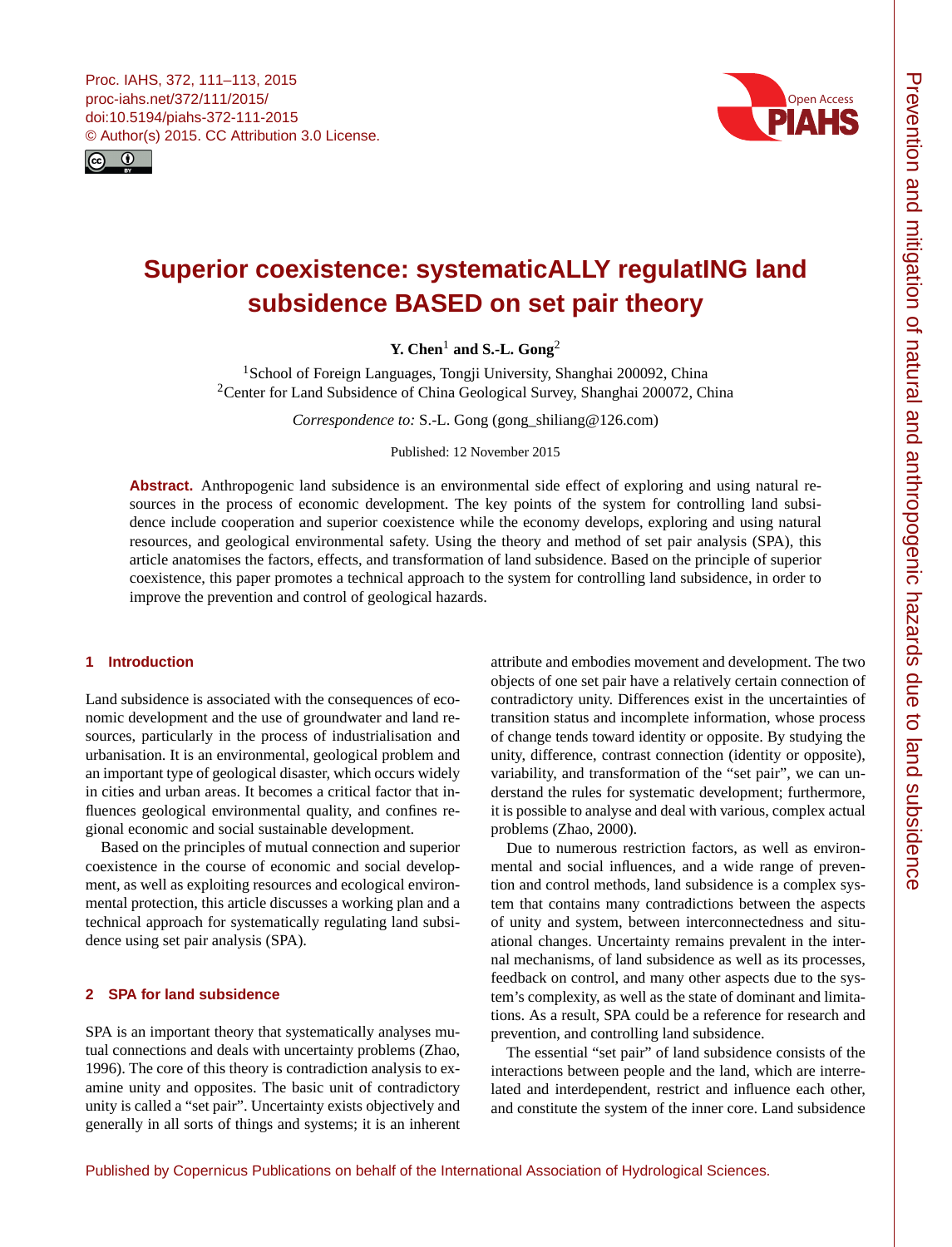is influenced by natural factors more closely associated with economic engineering activities such as human effects (Galloway, 2014; Gambolati, 2014). The geological environment contains natural resources on which humans rely for survival and development, and shows identity. In addition, the geological environment is the main victim of geological problems and disasters; therefore, it shows the opposite. Its mechanism, process, and form of mutual influence show difference and uncertainty; in other words, it fully embodies the characteristics of identity or the opposite.

The key to analysing land subsidence is the identical or opposite situation and influence on system characteristics. The development of land subsidence is a process of decreasing the consistency degree and increasing the antagonism degree. The actual performance is the gradual loss of resources, environmental carrying capacity, increasingly obvious latent disasters, and mutations caused by slow quantitative change. Land subsidence turns into an environmental geological problem and disaster, and then, it triggers a security crisis (Gong, 2003). Its situational changes are closely related to the rise of industrialisation, urbanisation, and development.

For example, river deltas, littoral zones, plains, inland basin areas, and other sectors with natural geographical advantages often become the centres of economic activity and urban agglomeration, where the geological environmental system is relatively weak. Regarding the background of highly intense development and utilising natural resources in geological environments, land subsidence (produced by superposing the mutual coupling of inner and outer factors) leads to land subsidence constantly progressing and being extended.

The development and use of land resources is the same as the development and use of groundwater resources, which can also lead to land subsidence. The main performance is the intensive use of land, particularly in urban areas. Since urban land resources are rare, land utilisation and threedimensional municipal development become the inevitable choice; this makes the city expand outwardly to build up all kinds of high-level or high-rise buildings, underground space development, and utilisation on a large scale.

The permanent ground elevation loss and its subsidence difference will seriously threaten city flood prevention and security for all kinds of important projects. Land subsidence is an important part of the urban disaster system, and becomes a constraint factor affecting environmental security and sustainable economic and social development. This is an extrusive performance form of interaction between the two aspects of the "set pair" form, and causes a trend of situational change.

Ultimately, preventing and controlling land subsidence aims to keep the geological environmental system stable and secure, to make full use of underground water, land, and other natural resources, and reduce the risk of geological disasters.

### **3 Superior coexistence: systemic control of land subsidence**

Superior coexistence includes the two aspects of the superior state and coexistence. The superior state is the safe direction of the object, and characterises the living conditions for sustainable development of the body's behaviour, and causes security to reach a more profound goal, which is development and security (Yu, 2005).

Superior state co-existence is a philosophy of safety, a new way of thinking based on the humanities and social sciences. The concept exists for purposes of natural science research, especially in terms of preventing geological hazards and controlling the engineering system, which undoubtedly leads to enlightenment and guidance. Geological disaster prevention and environmental security are also an important part of the field of non-traditional security. Superior state co-existence is a new way of thinking in terms of environmental safety to prevent and control geological disasters.

Regarding the regulation of the land subsidence system, based on SPA and superior state co-existence, in order to realise the three elements (mutual improvement and harmonious coexistence among economic and social development, the resources of development and utilisation, and ecological environmental protection) we should pay attention to the basic ideas of systemic and dialectical nature. We should also attach great importance to preventing disasters, and creating countermeasures for the dynamic integration of rigid control and flexible adjustment.

If we regard the geological environmental resource attributes as the identity of economic and social development, the degree is characterised by identity degree. We regarded the geological environmental disaster attributes as the contrariety of economic and social development. Its degree is characterised by a contrary degree. The geological environment development and utilisation attributes were regarded as the otherness of economic and social development. Its intensity is characterised by the difference degree. To ensure that the geological environment is in a safe state and cannot lead to geological disasters, we must exploit and utilise the resources effectively. In other words, that should be less than the recoverable resources and the development intensity of the disasters caused. Consequently, the geological environmental system appears in the same healthy and stable state. In addition, we can avoid or reduce the reverse state easily in order to induce geological disasters.

Preventing and controlling land subsidence requires implementing economic disaster reduction, which is synergy. Its outstanding characteristic is "negative changed into positive, changing from positive and negative to positive". Based on the influential effect of "negative" benefits caused by disaster prevention, we were able to reduce disaster losses, while reducing losses part was deemed a positive benefit. Using the dialectical standpoint of the SPA identity-diversityoppose relation, we decreased the antagonism degree or ac